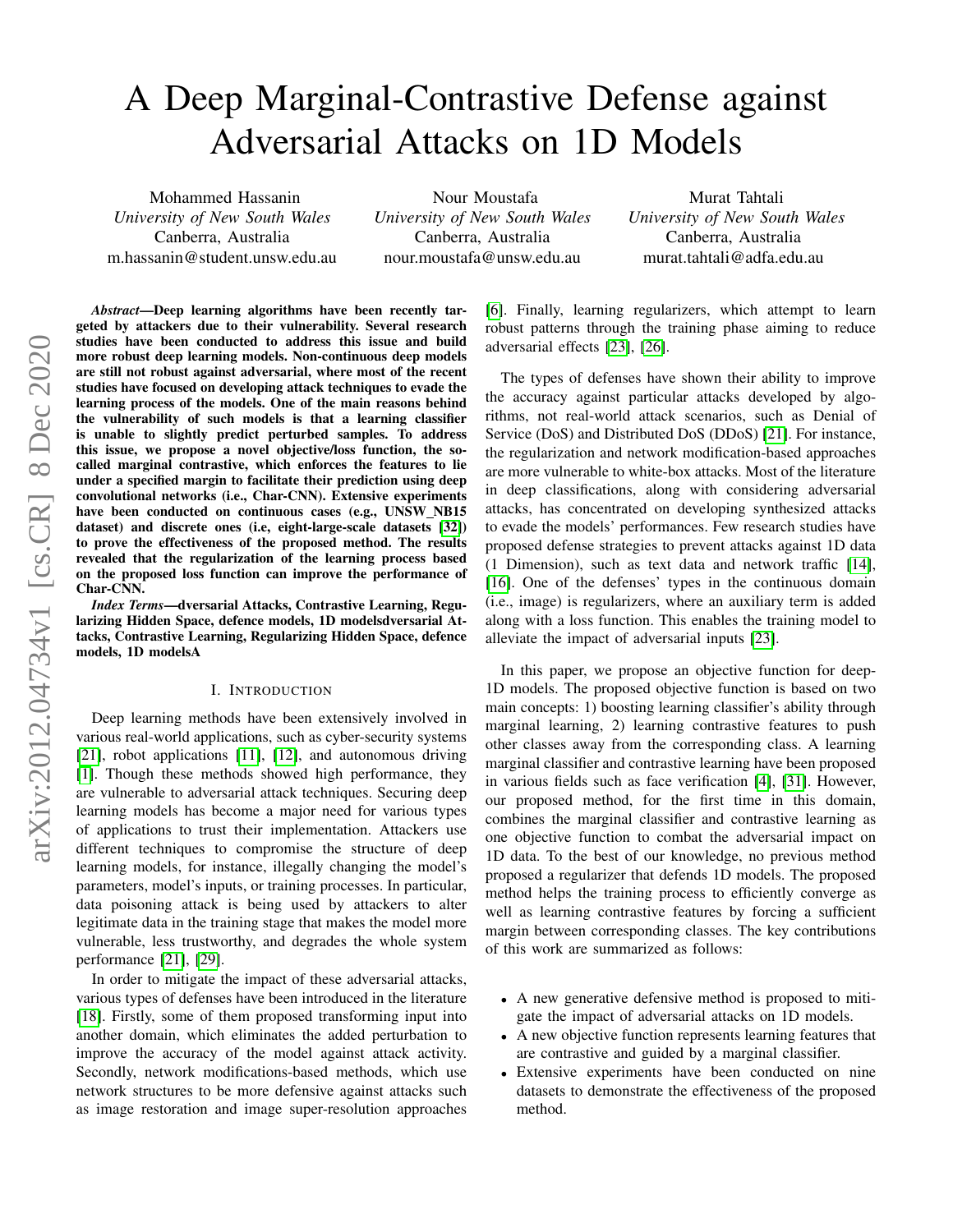### II. BACKGROUND AND RELATED WORK

## *A. Adversarial Attacks*

Deep learning methods have several vulnerabilities concerning security policies [\[10\]](#page-5-11). These vulnerabilities include the exposure of model inputs, structure, training and inference phases, and/or model outputs. The adversarial deep learning paradigm has emerged to analyze the models' robustness as well as secure them against adversarial attacks. For instance, a slight perturbation change can degrade the models' performances. The intuition behind adversarial examples was introduced to tackle the models' vulnerabilities [\[30\]](#page-6-3). Goodfellow et al. [\[8\]](#page-5-12) introduced a Fast Gradient Sign Method (FGSM) by generating a sample  $\tilde{x}$  from a normal sample x by linearizing the model's maximization. The main idea of FGSM is to move opposite to the direction of the gradient. A new version of FGSM, namely Basic Iterative Method (BIM), was proposed for the same purpose. BIM was integrated with FGSM to generate adversarial examples through multiple repetitions. Also, the generated sample was clipped to carry a small change [\[15\]](#page-5-13).

Based on BIM [\[15\]](#page-5-13), Yinpeng et al. [\[5\]](#page-5-14) proposed a Momentum Iterative Method (MIM) as a variant of FGSM, whereas it generates adversarial samples using the momentum by introducing a new term,  $decay \mu$ , to stabilize the gradient direction. Recently, Madry et al. [\[19\]](#page-5-15) noticed that BIM is a projected descent for negative loss function. As a result, Projected Gradient Descent (PGD) is proposed to tackle this issue by selecting some points around the clean input sample within the  $L_{\infty}$ . In general, PGD has shown its strength against various attacks as well as a strong attack type to be beaten. Adversarial attacks have not received much attention even though it is more challenging. Most of the attacks are based on heuristic methods to move, insert, modify, and delete tokens to appear inconsistent. Inspired by gradient-based perturbations in visual methods, Zhao et al. [\[33\]](#page-6-4) used Generative Adversarial Networks (GANs) to generate samples of the latent representation and then mapped it closer to the clean samples. Other works used different heuristic methods, such as shuffling, removing, and inserting words, into the original text [\[2\]](#page-5-16). A paraphrasing method was proposed to craft the text semantic automatically using back-translation techniques [\[28\]](#page-6-5).

Jin et al. [\[13\]](#page-5-17) used heuristics to get generated words from modified characters. They disregarded the context to increase the confusion magnitude in the perturbed text. Using synonyms also was proposed based on word embeddings [\[7\]](#page-5-18). A phrase-level attack was studied to move, insert, modify on the level of phrases aiming to produce inconsistent text to the original one [\[17\]](#page-5-19). Gao et al. [\[7\]](#page-5-18) proposed a method to generate an adversarial example using two main steps: scoring important tokens and then modifying them slightly. Four scoring functions were proposed in the following order: Replace-1 Scoring (R1S), Temporal Head Scoring (THS), Temporal Tail Scoring (TTS), and Combined (THS + TTS). This scoring step is followed by a heuristic function (swap, insert, move, or delete) to generate an adversarial input. Though the recent works on natural language started to gain much attention, most of these methods are focusing on attacking text rather than securing the algorithms [\[9\]](#page-5-20).

Seeking to address the inherited vulnerability from traditional deep learning models, new methods have been proposed as defenses to improve the trustworthiness of these models. Several defenses have been introduced in the literature such as adversarial training [\[24\]](#page-5-21), network architecture modification [\[27\]](#page-6-6) or input transformation [\[3\]](#page-5-22). Closest to our work, a family of defenses was developed to build more defensive classifiers against attacks. Mainly, these types of methods rely on increasing the margin or the area among the corresponding classes in the feature space to link the adversarial sample to the closest class [\[25\]](#page-5-23). Though these defenses proved effective in the continuous domain, we propose a marginal-contrastive loss function to defend against adversarial attacks.

## III. PROPOSED METHOD

## *A. Method Overview*

Training a classifier  $f_{\theta}: X \to Y$ , where  $\theta$  is the learned parameters, which represents the relationship between  $X$  and Y in a pattern-wise format, such that it maps input samples to their corresponding outputs. The input space represents the training instances (*e.g.* text),  $X = \{x_1, x_2, ..., x_n\}$ , where  $x_i$ is an input instance and  $n$  indicates the total number of these instances. The output space includes a representation of the possible classes,  $Y = \{y_1, y_2, ..., y_k\}$ , where  $y_j \in R$  is the  $j<sup>th</sup>$  class in the output space and k indicates the total number of classes.Because of adding adversarial examples to an input sample, two challenges arise in the learning schema. Firstly, this added perturbation to the input changes the pattern of the entire training process. Secondly, the classifier can not discriminate between normal and adversarial instances.

Furthermore, generating an adversarial attack draws a learning confusion in the latent space which maps it to a false class on the output space that degrades the model's performance. To address this issue, we propose a marginal-contrastive loss to enforce the classes' features to learn discriminatively. This type of learning will empty the shared space amongst the classes in order to make a decision properly. Learning contrastive features between the classes requires two main constraints to be fulfilled: 1) discrimination between the classes' features, and 2) contrast between positive classes and negative ones. Figure [1](#page-2-0) shows these two constraints in detail.

## *B. Marginal-Contrastive Loss*

For a long time, the main objective function for training deep learning algorithms is cross-entropy (CE) with several forms. It is responsible to map the corresponding class among the label such that each class is represented by a probability in the output space. Then, the highest class values are chosen to be the targets. The CE objective function can be formulated as follows:

$$
\mathcal{L}_{CE} = -\sum_{i}^{K} \log \frac{e^{W_{y_i}^T x_i}}{\sum_j e^{W_j^T x_i}},\tag{1}
$$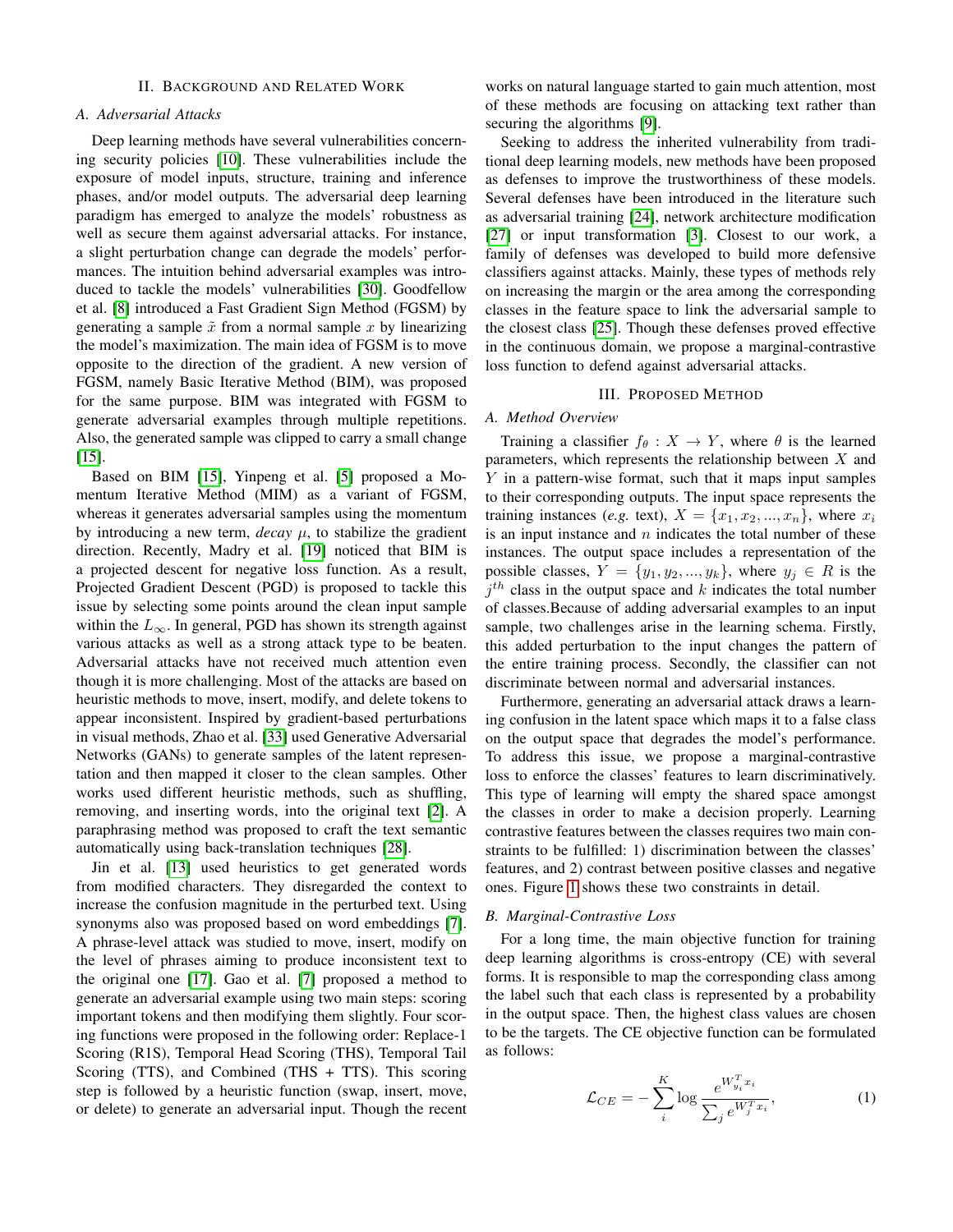

<span id="page-2-0"></span>Fig. 1. A visual representation of the decision boundary between two classes using Cross Entropy loss (left) and Adversarial Cross Entropy (right). Two terms of the loss are shown as follows: 1) Marginal learning is to ensure the every-class features are assembled while emptying the decision boundary amongst classes (purple line), and 2) Contrastive to contrast between positive and negative classes (green line)

where,  $\mathbf{x}_i \in \mathcal{R}^d$  represents deep features of the *i*-th training sample,  $y_i$  is the corresponding label. W is the trainable parameters of the last linear layer, which is responsible for prediction.

Although CE is the main loss function for most of the learning algorithms, which fails to map to the correct class in the case of boundary samples. If a sample belongs to the class 1, but similar to the class 2 features, CE wrongly maps it to the class 1, as shown in Figure [1.](#page-2-0) For instance, noisy data or poisoned data can easily trick CE. Therefore, the whole deep learning algorithms become obsolete behind CE shortcomings. Diving deeply into the origins of this problem, it was concluded that boundaries among the classes should be separated as far as possible to get rid of the overlapping between the classes' features. To address this issue, the model's features should be learned in a discrimination policy. This main idea is to force CE to learn contrastive features. This way of learning can be achieved by various methods, such as penalizing the Euclidean difference between features and their centers. This forces a margin in the latent space to widen the gap between the classes or push the classes' centers as farthest as possible from each other. The center loss proved a high improvement in the discrimination between classes' features by minimizing the intra-classes variability [\[31\]](#page-6-2). The following equation shows the center loss calculation.

$$
\mathcal{L}_{dis}(\mathbf{f}_i, y) = \frac{1}{n} \sum_i \| f_i - w_{y_i}^c \|_2^2 \tag{2}
$$

where  $(f_i, y)$  is the set of learned features and  $w_{y_i}^c$  are set of learned weights equivalent to the size of the class.

These weights are considered as classes' centers used to compute the factor of discrimination. The marginal softmax is used as discrimination means to predict well in the case of very high similarity amongst features, such as face verification and noisy data.

<span id="page-2-1"></span>
$$
\mathcal{L}_{marg} = -\sum_{i}^{K} \log \frac{e^{W_{y_i}^T x_i - m}}{e^{W_{y_i}^T x_i - m} + \sum_{j \neq y_i} e^{W_{y_j}^T x_i}}
$$
(3)

where  $m$  is the margin to force between the classes' features each other. The second constraint is to keep the distance among positive classes and negative ones as far as possible, which can be achieved by increasing the distance between the classes' centers. Marginal softmax forces the features to assemble around their centers, however, it does not ensure various features to be as far as possible. For this purpose, we need another force to balance the distribution of the features to keep the features assembled around their centers and as farthest as possible from each other.

Suppose  $w^c \in \mathcal{R}^{n \times d}$ , where d is the size of the features while *n* is the total number of classes. Specifically, if  $w_{y_i}^c$ denotes the set of weights of the corresponding class and  $w_j^c$ refers to weights of other classes, the distance between  $w_{y_i}^c$  and  $w_j^c$  should be managed according to the following equation.

<span id="page-2-2"></span>
$$
\mathcal{L}_{contr} = \frac{1}{k} \sum_{i} \frac{\|x_i - w_{y_i}^c\|_2}{1 + \sum_{j \neq i} \|x_i - w_j^c\|_2},\tag{4}
$$

where the numerator enforces the feature to gather around their centers and the dividend forces the negative classes' features to be away as far as possible.

The total objective function considers two main constraints: discriminative using Eq. [3,](#page-2-1) and contrastive using Eq. [4.](#page-2-2) The supervision process will be jointly trained to ensure both discriminability conditions that are satisfied. The following equation shows the joint loss:

$$
\mathcal{L} = \mathcal{L}_{marg} + \mathcal{L}_{contr} \tag{5}
$$

$$
\mathcal{L} = -\sum_{i} \log \frac{e^{W_{y_i}^T x_i - m}}{e^{W_{y_i}^T x_i - m} + \sum_{j \neq y_i} e^{W_{y_j}^T x_i}} + \frac{1}{k} \sum_{i} \frac{\|x_i - w_j^c\|_2}{\sum_{j \neq i} \|w_{y_i}^c - w_j^c\|_2},\tag{6}
$$

#### IV. EXPERIMENTS AND RESULT EXPLANATION

In this section, the implementation details of the proposed method are summarised. Afterward, qualitative details are listed in table formats to show the results in comparison to the most recent methods. Generally, the proposed method outperforms several state-of-the-art techniques and introduces a new defense model against adversarial attacks on selected datasets [\[22\]](#page-5-24), [\[32\]](#page-6-0). All the experiments were conducted on Pytorch 1.5 with Quadro 6000 24-GPU memory under Ubuntu 18.

#### *A. Implementation Details*

Char-CNN is used as the core of the proposed method as the objective function that is embedded in the architecture. We conducted our experiments on different attacks, including [\[7\]](#page-5-18), FGSM [\[8\]](#page-5-12) and PGD [\[19\]](#page-5-15). The parameters of the core architecture are the default ones of Char-CNN [\[32\]](#page-6-0), the number of training epochs is 100, the learning rate is 0.001, while the batch size is selected to be 128.

#### *B. Results and Discussion*

*1) Continuous Attacks:* Firstly, attacks, involving FGSM and PGD, are used to hack the model. The attacks generate various text according to the budget scale  $(\epsilon)$ , however, it changes the text to be closer to noise than adversarial attacks. Though continuous attacks belong to the area of noise, it improves the total performance against various types of attacks. From this perspective, we compare our method to the continuous attacks to show our method effectiveness.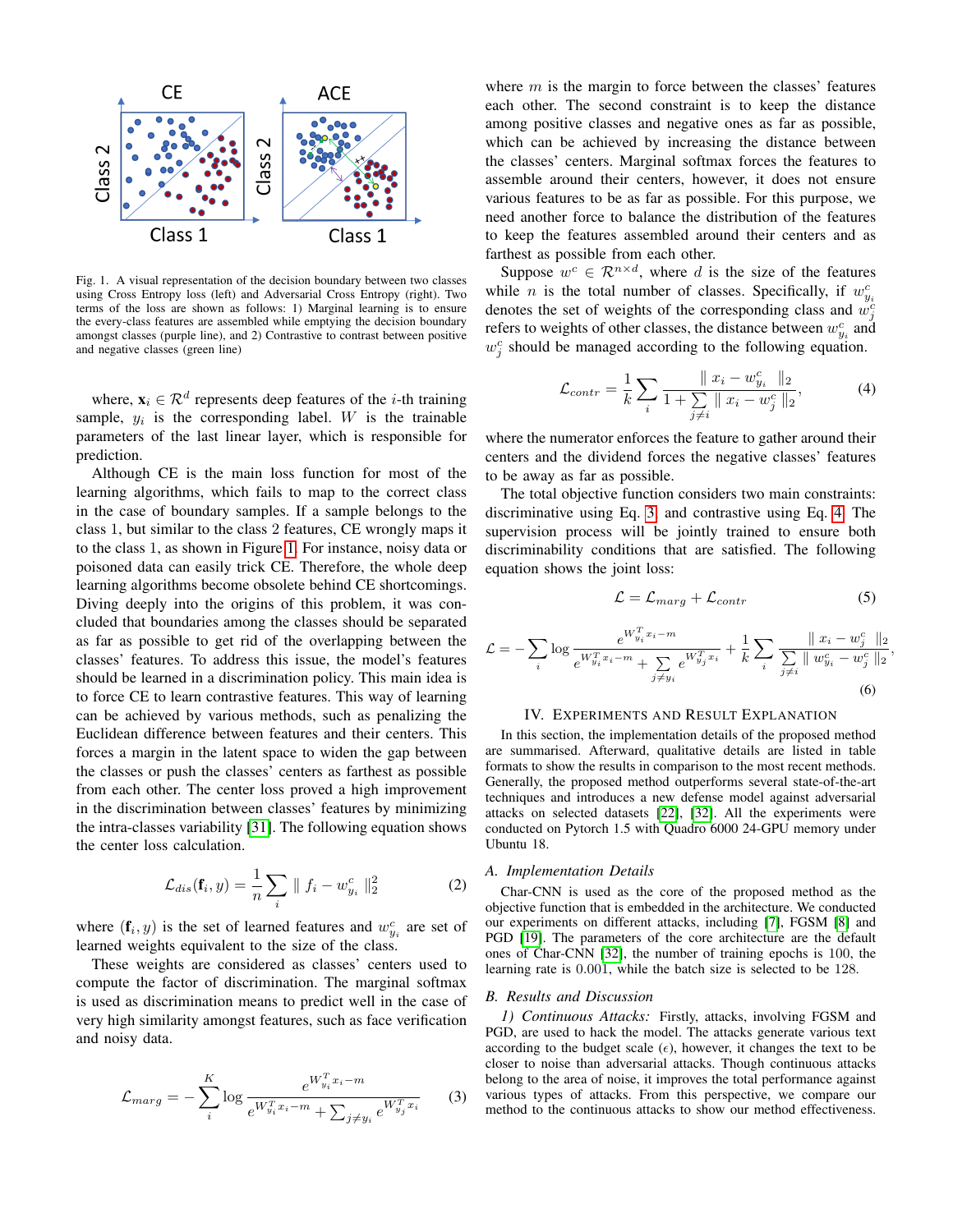The proposed method is compared with three baselines as follows: 1) Cross-Entropy (CE) loss, 2) Center loss [\[31\]](#page-6-2), and 3) marginal CE [\[4\]](#page-5-10). The comparison was conducted in two cases: testing-time attacking (*i.e.* 'no defense'), and adversarial training settings, which attack in the training and the testing time. For parameters, 10 is the number of iterations for poisoning the sample, whereas the perturbation budget is 8/255 and 16/255, respectively.

For continuous attacks, we selected one dataset (UNSW\_NB15 [\[22\]](#page-5-24)) to demonstrate a comparison between our proposed methods and other compelling ones. Table [I](#page-4-0) shows the comparison between our method and other methods. Table [I](#page-4-0) (FGSM row) for budget scale 8/255 shows that the proposed method beats the three baseline approaches by more than 6% in case of 'no defense'. Further, baselines achieved 49%, 31%, 51% for CE, Center loss, Marginal CE, respectively, whereas our method was able to achieve 58.5%. In the case of perturbation scale  $= 16/255$ , our method was able to outperform all the baselines by a reasonable margin of  $\approx 12\%$ . PGD is known as a strong attack because it works iteratively to generate an adversarial sample rather than one step (FGSM). Table [I](#page-4-0) (PGD row), for budget scale 8/255, shows that the proposed method beats the three baseline approaches by more than 10% in case of 'no defense'.

Further, the baselines achieved 40%, 24%, 41.5% for CE, Center loss, Marginal CE, respectively, whereas our method was able to achieve 52%. Notably, Marginal CE behaves better than the other two methods with a PGD attack. In the case of perturbation scale  $= 16/255$ , our method was able to outperform all the baselines by a large margin of 15% with PGD attack. Similarly, our method outperforms the state-of-the-art in the adversarial settings in the two various perturbation scales. Likewise, our method outperforms the baselines in adversarial training, while it achieved 65% and 61.2% against FGSM for the two perturbation scales.

*2) Discrete Attacks:* In typical adversarial attacks, gradients are the main contributor to guide the modifications to generate an adversarial sample. However, it is not feasible in discrete data (textdata samples) because the domain is so vast as well as it does not perceive the reader (it is a sort of noise). To this end, we use heuristic methods to generate an adversarial sample from the important tokens of the input. Then, we use swap, insertion, deletion, or move methods to craft the input and generate imperceivable text that can evade the algorithm.

Due to the lack of consensus about the methods of attacks and the less number of defenses, results are shown with one baseline comparison (CE). Regarding databases, we use 7 publicly-used datasets [\[32\]](#page-6-0) along with the Spam dataset [\[20\]](#page-5-25) to prove the significance of our defense. This set of datasets covers various NLP-tasks such as sentiment analysis, text classification, and spam detection. Char-CNN [\[32\]](#page-6-0) is used as a backbone with default parameters unless it is stated. The perturbation budget is selected to be 30.

Regarding generating adversarial examples, we follow [\[6\]](#page-5-5) to attack the datasets in black-box settings. We generate 4 types of scoring combinations as follows: Replace-1 Scoring (R1S), Temporal Head Scoring (THS), Temporal Tail Scoring (TTS), and Combined (THS + TTS). This step is followed by heuristic methods to change the input sample  $x_i$ . These methods can be listed as follows: (1) Swap: Uses swapped characters to generate an adversarial sample. (2) Substitution: Uses substituted characters to generate an adversarial sample. (3) Deletion: Through the character's deletion, an adversarial sample is generated. (4) Insertion: Through the character's insertion, an adversarial sample is generated.

Random & Gradient scoring In this setting, a word is chosen randomly to be changed with one of the above heuristic functions. It does not have any specific method to follow. In gradient-based scoring, the gradient is used to determine the important tokens in the context. It uses the size of the gradient to decide about the important words. In Figure [2,](#page-3-0) our proposed method behavior is shown against eight-large datasets. Overall, the DBPedia dataset is the easiest to



<span id="page-3-0"></span>Fig. 2. A visual representation for the behavior of our method against six attacks on eight-public-large datasets [\[32\]](#page-6-0).

defend whereas securing Amazon Full Review dataset is the most difficult.

Table [II](#page-4-1) summarizes the comparison between the baseline and our method. It is clear that our method outperforms the gradient method on all the datasets with margins vary from 3.0 to 20.6 for DBPedia and AG's News, respectively. In contrast, CE baseline in random settings outperforms our method on AG's News, Amazon Review Polarity, DBPedia, Yelp Review Full, and Yelp Review Polarity dataset whereas we can beat in Amazon Review Full, Yahoo! Answers, Spam Email. Since random scoring does not follow any algorithmic way, the results are unpredictable and will be changing over the repetition.

Replace-1 Scoring (R1S) will be according to the following equation:

$$
R1S(x_i) = F(x_1, x_2, ..., x_i, ..., x_n) - F(x_1, x_2, ..., \tilde{x}_i, ..., x_n)
$$
 (7)

where  $\tilde{x_i}$  is chosen to be out of the vocabulary to limit the search space.

Table [III](#page-4-2) shows the results of our defense and comparison with state-of-the-art. Both methods use  $\epsilon = 30$  as a distance to edit the input samples to generate adversarial samples. The results reveal that our method outperforms the baseline in Replace-1 attack by a significant margin that varies from 6.6 to 23.6. CE was able to get 30.8, 25.6, 46.4, 74.9, 30.0, 27.6, 42.8, and 76.4, whereas our method reported 53.2, 35.5, 61.5, 98.5, 51.5, 45.0, 60.5 and 83.0 for AG's News, Amazon Review Full, Amazon Review Polarity, DBPedia, Yahoo! Answers, Yelp Review Full, Yelp Review Polarity, and Enron Spam Email, respectively.

Temporal-Head Scores (THS) This type of scoring uses sequential predictions of the character  $x_i$  up to  $i^{th}$  subtracted from the model's prediction of  $x_i$  up to  $i - 1$  as follows:

$$
THS(x_i) = F(x_1, x_2, ..., x_{i-1}, x_i) - F(x_1, x_2, ..., x_{i-1})
$$
 (8)

Table [IV](#page-4-3) shows the results of our defense and comparison with the state-of-the-art. Both methods use  $\epsilon = 30$  as a distance to edit the input samples to generate adversarial examples. The results reveal that our method outperforms the baseline in the temporal-head settings by a significant margin that varies from 1.4 to 11.4. CE was able to get 74.1, 58.1, 91.6, 95.7, 56.8, 51.3, 86.5 and 85.1, whereas our method reported 85.5, 68.0, 93.2, 97.2, 63.8, 57.0, 97.0, and 96.5 for AG's News, Amazon Review Full, Amazon Review Polarity, DBPedia, Yahoo! Answers, Yelp Review Full, Yelp Review Polarity, and Enron Spam Email, respectively. Figure [3](#page-4-4) demonstrates the comparison of our method's effectiveness and CE.

Temporal-Tail Scores (TTS) Temporal-tail scores are the complement of THS while it compares the tails of the sentences as follows:

$$
TTS(x_i) = F(x_i, x_{i+1}, ..., x_n) - F(x_{i+1}, ..., x_n)
$$
 (9)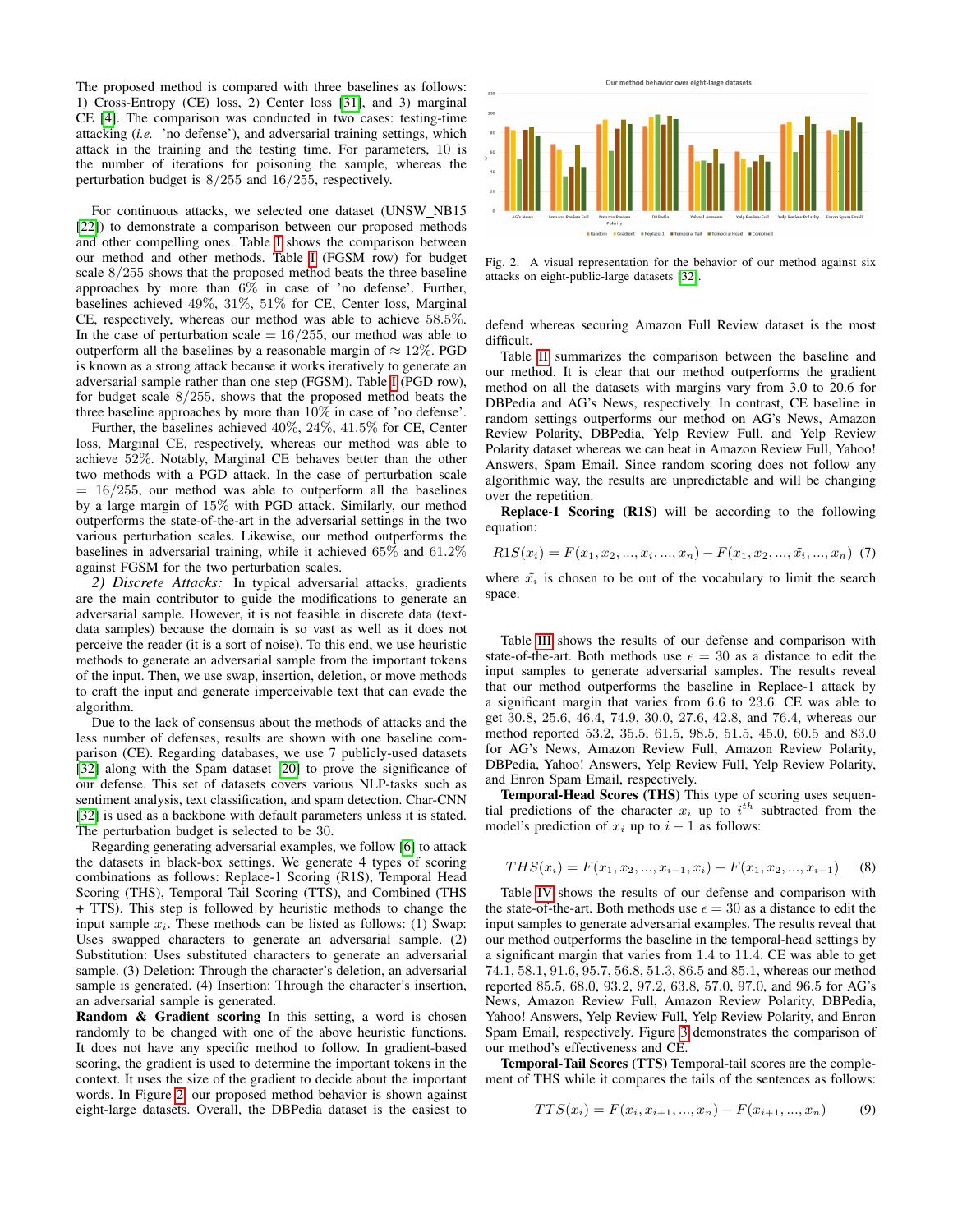| × |  |
|---|--|
|---|--|

COMPARISON BETWEEN THE PROPOSED METHOD AND THE BASELINE APPROACHES FOR UNSW\_NB15 DATASET.

<span id="page-4-0"></span>

|                     | $\epsilon = 8/255$ |             |                             |      |          |               |                 |      |
|---------------------|--------------------|-------------|-----------------------------|------|----------|---------------|-----------------|------|
| <b>No Defense</b>   |                    |             | <b>Adversarial Training</b> |      |          |               |                 |      |
| Defenses            | Char-CNN           | Center [31] | Marginal CE [4]             | ours | Char-CNN | Center $[31]$ | Marginal CE [4] | ours |
| <b>FGSM</b>         | 49                 | 31          |                             | 58.5 | 57       | 44            | 57.5            | 65.5 |
| PGD                 | 40                 | 24          | 41.5                        | 52   | 47.2     | 34            | 35              | 58.  |
| $\epsilon = 16/255$ |                    |             |                             |      |          |               |                 |      |
| <b>FGSM</b>         |                    | 29          | 38                          | 52.9 | 40.5     | 36            | 53.8            | 61.2 |
| PGD                 | 33                 | 27.3        |                             | 48   | 41       | 31.4          | 27              | 38   |

<span id="page-4-1"></span>TABLE II COMPARISON BETWEEN BASELINE CE AND OUR METHOD OVER 8-LARGE DATASETS. THIS HIGHLIGHTS THE ACCURACY IN THE CASE OF RANDOM SCORING.

|                             | Original | Random        |      | Gradient      |      |
|-----------------------------|----------|---------------|------|---------------|------|
|                             |          | <b>CE</b> [7] | Ours | <b>CE [7]</b> | Ours |
| AG's News                   | 90.0     | 89.3          | 85.6 | 62.3          | 82.9 |
| Amazon Review Full          | 62.0     | 61.1          | 68.3 | 47.0          | 62.5 |
| Amazon Review Polarity      | 95.2     | 93.9          | 88.7 | 84.3          | 93.2 |
| <b>DBPedia</b>              | 98.4     | 95.2          | 86.1 | 92.9          | 95.9 |
| Yahoo! Answers              | 71.0     | 65.7          | 67.1 | 43.5          | 51.0 |
| Yelp Review Full            | 63.5     | 60.9          | 60.8 | 45.7          | 53.4 |
| <b>Yelp Review Polarity</b> | 95.3     | 95.4          | 88.6 | 84.8          | 91.3 |
| Enron Spam Email            | 95.6     | 67.8          | 82.9 | 69.0          | 78.4 |

<span id="page-4-3"></span>TABLE IV COMPARISON BETWEEN BASELINE CE AND OUR METHOD OVER 8-LARGE DATASETS. THIS HIGHLIGHTS THE ACCURACIES IN THE CASE OF TEMPORAL-HEAD SETTINGS.

|                        | Original | Temporal Head |      |             |
|------------------------|----------|---------------|------|-------------|
|                        |          | <b>CE</b> [7] | Ours | Improvement |
| AG's News              | 90.0     | 74.1          | 85.5 | 1.4         |
| Amazon Review Full     | 61.1     | 58.1          | 68.0 | 9.9         |
| Amazon Review Polarity | 95.2     | 91.6          | 93.2 | 1.6         |
| <b>DBPedia</b>         | 98.4     | 95.7          | 97.2 | 1.5         |
| Yahoo! Answers         | 71.0     | 56.8          | 63.8 | 7.0         |
| Yelp Review Full       | 63.5     | 51.3          | 57.0 | 5.7         |
| Yelp Review Polarity   | 95.3     | 86.5          | 97.0 | 10.5        |
| Enron Spam Email       | 95.6     | 85.1          | 96.5 | 11.4        |

<span id="page-4-2"></span>TABLE III COMPARISON BETWEEN BASELINE CE AND OUR METHOD OVER 8-LARGE DATASETS. THIS HIGHLIGHTS THE ACCURACIES IN THE CASE OF REPLACE-1 SETTINGS.

|                               | Original | Replace-1     |             |             |
|-------------------------------|----------|---------------|-------------|-------------|
|                               |          | <b>CE [7]</b> | <b>Ours</b> | Improvement |
| AG's News                     | 90.0     | 30.8          | 53.2        | 22.4        |
| Amazon Review Full            | 61.1     | 25.6          | 35.5        | 9.9         |
| <b>Amazon Review Polarity</b> | 95.2     | 46.4          | 61.5        | 15.1        |
| <b>DBPedia</b>                | 98.4     | 74.9          | 98.5        | 23.6        |
| Yahoo! Answers                | 71.0     | 30.0          | 51.5        | 21.5        |
| Yelp Review Full              | 63.5     | 27.6          | 45.0        | 12.4        |
| Yelp Review Polarity          | 95.3     | 42.8          | 60.5        | 17.7        |
| Enron Spam Email              | 95.6     | 76.4          | 83.0        | 6.6         |

93.2 85.5 91.6 74.1 58.1



**Temporal-head sorting attack** 

53.8

56.8

51.3

97

86.5

96.5

85.1

97.2

95.7

<span id="page-4-4"></span>Fig. 3. Visualization of our method on the temporal-sorting-based attack over 8 datasets.

Table [V](#page-5-26) shows the results of our defense and compares it with the state-of-the-art. Both methods use  $\epsilon = 30$  as a distance to edit the input samples to generate adversarial samples. The results reveal that our method outperforms the baseline in the temporal-head attack by a significant margin varies up to 24.6 as in AG's News. CE was able to get 58.6, 32.5, 70.9, 88.2, 35.3, 35.3, 71.9, and 78.7, whereas our method reported 83.2, 45.3, 84.1, 88.3, 49.0, 51.0, 77.9 and 82.4 for AG's News, Amazon Review Full, Amazon Review Polarity, DBPedia, Yahoo! Answers, Yelp Review Full, Yelp Review Polarity, and Enron Spam Email, respectively.

Combined Scores Combined scores mainly merging THS and TTS to benefit from both directions of importance. It can be calculated via the following equation.

$$
CS(x_i) = THS(x_i) + \lambda TTS(x_i)
$$
\n(10)

Table [VI](#page-5-27) shows the results of our defense and comparison with state-of-the-art. Both methods use  $\epsilon = 30$  as a distance to edit the input samples to generate adversarial samples. The results reveal that our method outperforms the baseline in the temporal-head attack

by a significant margin that varies from 5.2 to 16.6. CE was able to get 60.4, 35.0, 73.5, 88.8, 36.6, 38.2, 71.1, and 75.4, whereas our method reported 77.0, 45.0, 89.2, 93.9, 48.3, 50.5, 89.0, and 90.2 for AG's News, Amazon Review Full, Amazon Review Polarity, DBPedia, Yahoo! Answers, Yelp Review Full, Yelp Review Polarity, and Enron Spam Email, respectively.

Figure [4](#page-5-28) shows the significance of our method on all the datasets. It compares CE to our method. It is clear that our method outperforms in all the attacks except on random one.

### V. CONCLUSIONS

A new marginal-contrastive method has been proposed to defend against adversarial attacks. It is a robust method that can constitute a regularizer to defend against adversarial attacks. The experiments demonstrate that our method can address the issues of adversarial attacks on 1D models. Besides, the experimental comparisons showed that our method achieved very significant outcomes on nine-largescale datasets under the influence of various attack settings. The impact of adversarial attacks was nearly eliminated in most of the datasets. Eventually, the proposed method highlights the need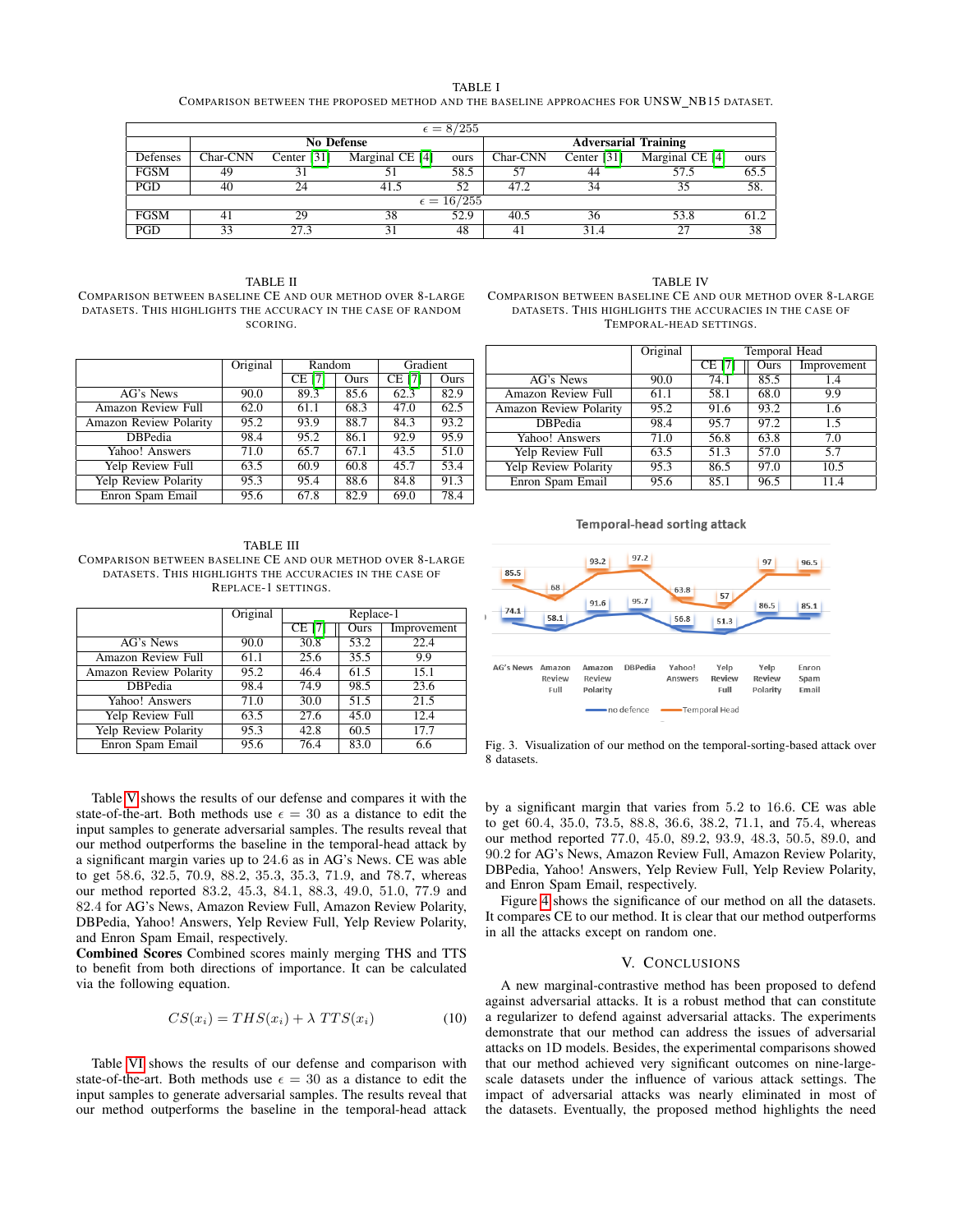<span id="page-5-26"></span>TABLE V COMPARISON BETWEEN BASELINE CE AND OUR METHOD OVER 8-LARGE DATASETS. THIS HIGHLIGHTS THE ACCURACIES IN THE CASE OF TEMPORAL-TAIL SETTINGS.

|                        | Original | Temporal Tail |      |             |
|------------------------|----------|---------------|------|-------------|
|                        |          | <b>CE [7]</b> | Ours | Improvement |
| AG's News              | 90.0     | 58.6          | 83.2 | 24.6        |
| Amazon Review Full     | 61.1     | 32.5          | 45.3 | 12.8        |
| Amazon Review Polarity | 95.2     | 70.9          | 84.1 | 13.2        |
| <b>DBPedia</b>         | 98.4     | 88.2          | 88.3 | 0.1         |
| Yahoo! Answers         | 71.0     | 35.3          | 49.0 | 13.7        |
| Yelp Review Full       | 63.5     | 35.3          | 51.0 | 14.7        |
| Yelp Review Polarity   | 95.3     | 71.9          | 77.9 | 6.0         |
| Enron Spam Email       | 95.6     | 78.7          | 82.4 | 3.7         |

<span id="page-5-27"></span>TABLE VI COMPARISON BETWEEN BASELINE CE AND OUR METHOD OVER 8-LARGE DATASETS IN THE CASE OF COMBINED SETTINGS.

|                               | Original | Combined |      |             |
|-------------------------------|----------|----------|------|-------------|
|                               |          | $CE$ [7] | Ours | Improvement |
| AG's News                     | 90.0     | 60.4     | 77.0 | 16.6        |
| Amazon Review Full            | 61.1     | 35.0     | 45.0 | 10.0        |
| <b>Amazon Review Polarity</b> | 95.2     | 73.5     | 89.2 | 15.7        |
| <b>DBPedia</b>                | 98.4     | 88.8     | 93.9 | 5.2         |
| Yahoo! Answers                | 71.0     | 36.6     | 48.3 | 11.5        |
| Yelp Review Full              | 63.5     | 38.2     | 50.5 | 12.3        |
| <b>Yelp Review Polarity</b>   | 95.3     | 71.1     | 89.0 | 18.9        |
| Enron Spam Email              | 95.6     | 75.4     | 90.2 | 14.8        |

for further investigations regarding cyber-security schemes on the adversarial paradigm. In the future, marginal-contrastive learning will be extended on various architectures such as 1D, 2D and 3D models.

#### **REFERENCES**

- <span id="page-5-3"></span>[1] Evan Ackerman. How drive. ai is mastering autonomous driving with deep learning. *IEEE Spectrum Magazine*, 1, 2017.
- <span id="page-5-16"></span>[2] Moustafa Alzantot, Yash Sharma, Ahmed Elgohary, Bo-Jhang Ho, Mani Srivastava, and Kai-Wei Chang. Generating natural language adversarial examples. *arXiv preprint arXiv:1804.07998*, 2018.
- <span id="page-5-22"></span>[3] Nilaksh Das, Madhuri Shanbhogue, Shang-Tse Chen, Fred Hohman, Li Chen, Michael E Kounavis, and Duen Horng Chau. Keeping the bad guys out: Protecting and vaccinating deep learning with jpeg compression. *arXiv preprint arXiv:1705.02900*, 2017.
- <span id="page-5-10"></span>[4] Jiankang Deng, Jia Guo, Niannan Xue, and Stefanos Zafeiriou. Arcface: Additive angular margin loss for deep face recognition. In *Proceedings of the IEEE Conference on Computer Vision and Pattern Recognition*, pages 4690–4699, 2019.
- <span id="page-5-14"></span>[5] Yinpeng Dong, Fangzhou Liao, Tianyu Pang, Hang Su, Jun Zhu, Xiaolin Hu, and Jianguo Li. Boosting adversarial attacks with momentum. In *Proceedings of the IEEE conference on computer vision and pattern recognition*, pages 9185–9193, 2018.
- <span id="page-5-5"></span>[6] J Gao, B Wang, Z Lin, W Xu, and Y DeepCloak Qi. Masking deep neural network models for robustness against adversarial samples. arxiv 2017. *arXiv preprint arXiv:1702.06763*.
- <span id="page-5-18"></span>[7] Ji Gao, Jack Lanchantin, Mary Lou Soffa, and Yanjun Qi. Blackbox generation of adversarial text sequences to evade deep learning classifiers. In *2018 IEEE Security and Privacy Workshops (SPW)*, pages 50–56. IEEE, 2018.
- <span id="page-5-12"></span>[8] Ian J Goodfellow, Jonathon Shlens, and Christian Szegedy. Explaining and harnessing adversarial examples. *arXiv preprint arXiv:1412.6572*, 2014.
- <span id="page-5-20"></span>[9] Han Xu Yao Ma Hao-Chen, Liu Debayan Deb, Hui Liu Ji-Liang Tang Anil, and K Jain. Adversarial attacks and defenses in images, graphs and text: A review. *International Journal of Automation and Computing*, 17(2):151–178, 2020.
- <span id="page-5-11"></span>[10] Thoufique Haq, Jinjian Zhai, and Vinay K Pidathala. Advanced persistent threat (apt) detection center, April 18 2017. US Patent 9,628,507.



<span id="page-5-28"></span>Fig. 4. A Comparison between our method and CE on AG's News datasets for various types of attacks.

- <span id="page-5-1"></span>[11] M. Hassanin, S. Khan, and M. Tahtali. A new localization objective for accurate fine-grained affordance segmentation under high-scale variations. *IEEE Access*, 8:28123–28132, 2020.
- <span id="page-5-2"></span>[12] Mohammed Hassanin, Salman Khan, and Murat Tahtali. Visual affordance and function understanding: A survey. *arXiv preprint arXiv:1807.06775*, 2018.
- <span id="page-5-17"></span>[13] Di Jin, Zhijing Jin, Joey Tianyi Zhou, and Peter Szolovits. Is bert really robust? a strong baseline for natural language attack on text classification and entailment. *arXiv*, pages arXiv–1907, 2019.
- <span id="page-5-8"></span>[14] Erik Jones, Robin Jia, Aditi Raghunathan, and Percy Liang. Robust encodings: A framework for combating adversarial typos. *arXiv preprint arXiv:2005.01229*, 2020.
- <span id="page-5-13"></span>[15] Alexey Kurakin, Ian Goodfellow, and Samy Bengio. Adversarial examples in the physical world. *arXiv preprint arXiv:1607.02533*, 2016.
- <span id="page-5-9"></span>[16] Jinfeng Li, Shouling Ji, Tianyu Du, Bo Li, and Ting Wang. Textbugger: Generating adversarial text against real-world applications. *arXiv preprint arXiv:1812.05271*, 2018.
- <span id="page-5-19"></span>[17] Bin Liang, Hongcheng Li, Miaoqiang Su, Pan Bian, Xirong Li, and Wenchang Shi. Deep text classification can be fooled. *arXiv preprint arXiv:1704.08006*, 2017.
- <span id="page-5-4"></span>[18] Xingjun Ma, Bo Li, Yisen Wang, Sarah M Erfani, Sudanthi Wijewickrema, Grant Schoenebeck, Dawn Song, Michael E Houle, and James Bailey. Characterizing adversarial subspaces using local intrinsic dimensionality. *arXiv preprint arXiv:1801.02613*, 2018.
- <span id="page-5-15"></span>[19] Aleksander Madry, Aleksandar Makelov, Ludwig Schmidt, Dimitris Tsipras, and Adrian Vladu. Towards deep learning models resistant to adversarial attacks. *arXiv preprint arXiv:1706.06083*, 2017.
- <span id="page-5-25"></span>[20] Vangelis Metsis, Ion Androutsopoulos, and Georgios Paliouras. Spam filtering with naive bayes-which naive bayes? In *CEAS*, volume 17, pages 28–69. Mountain View, CA, 2006.
- <span id="page-5-0"></span>[21] Nour Moustafa, Kim-Kwang Raymond Choo, Ibrahim Radwan, and Seyit Camtepe. Outlier dirichlet mixture mechanism: Adversarial statistical learning for anomaly detection in the fog. *IEEE Transactions on Information Forensics and Security*, 14(8):1975–1987, 2019.
- <span id="page-5-24"></span>[22] Nour Moustafa and Jill Slay. Unsw-nb15: a comprehensive data set for network intrusion detection systems (unsw-nb15 network data set). In *2015 military communications and information systems conference (MilCIS)*, pages 1–6. IEEE, 2015.
- <span id="page-5-6"></span>[23] Aamir Mustafa, Salman Khan, Munawar Hayat, Roland Goecke, Jianging Shen, and Ling Shao. Adversarial defense by restricting the hidden space of deep neural networks. *arXiv preprint arXiv:1904.00887*, 2019.
- <span id="page-5-21"></span>[24] Taesik Na, Jong Hwan Ko, and Saibal Mukhopadhyay. Cascade adversarial machine learning regularized with a unified embedding. *arXiv preprint arXiv:1708.02582*, 2017.
- <span id="page-5-23"></span>[25] Nicolas Papernot, Patrick McDaniel, Ian Goodfellow, Somesh Jha, Z Berkay Celik, and Ananthram Swami. Practical black-box attacks against machine learning. In *Proceedings of the 2017 ACM on Asia conference on computer and communications security*, pages 506–519. ACM, 2017.
- <span id="page-5-7"></span>[26] Nicolas Papernot, Patrick McDaniel, Somesh Jha, Matt Fredrikson, Z Berkay Celik, and Ananthram Swami. The limitations of deep learning in adversarial settings. In *2016 IEEE European Symposium on Security and Privacy (EuroS&P)*, pages 372–387. IEEE, 2016.